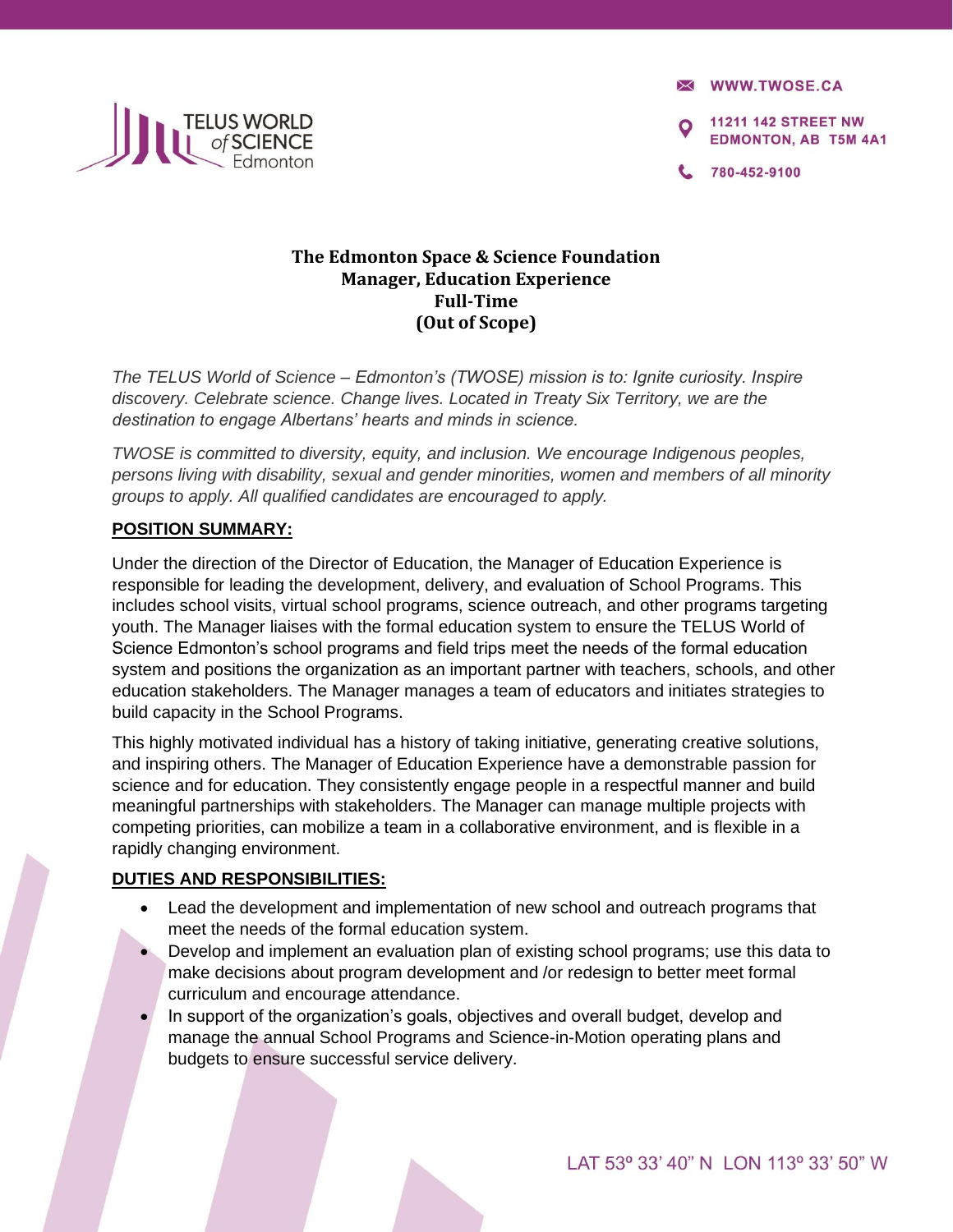**X WWW.TWOSE.CA 11211 142 STREET NW EDMONTON, AB T5M 4A1** 

780-452-9100



- Ensure the education experience team achieves attendance and revenue targets. Build TWOSE's capacity for informal science education delivery in support of the formal sector.
- Foster the development of a dynamic, collaborative, and effective team of life-long learners. Assigns full- and part-time educator work responsibilities, training, supervising, and mentoring to optimize performance. Participate in hiring and performance appraisal for staff, review requests for leaves of absence, issue warnings or discipline to correct staff performance problems, and respond to grievances.
- Liaises with all levels of customers (School Board Coordinators, Principals, Teachers) to ensure that product is well positioned in the market to meet customer needs. Represent TWOSE interests and build partnerships with the formal education community.
- Advise on the issues and trends in Alberta Education, other jurisdictions and within the global science centre community.
- Collaborate with other TWOSE departments on projects such as marketing, visitor surveys, research, traveling exhibits, events, etc.
- Help shape new products, programs, and initiatives that intersect with school programs.
- Stay abreast of current developments in education and science and technology in terms of new discoveries, presentation techniques, and science curricula. Establishes systems to ensure that staff keep abreast of these developments and incorporate them in to programs.
- Develop strategies to support teachers in the science classroom. Assess the need for the creation of professional development opportunities for teachers; deliver and evaluate these programs.
- Identify volunteer requirements to support the school programs area and provide the necessary management and evaluation of the volunteer component.
- Teach school programs when necessary.
- Other related duties as required.

# **QUALIFICATIONS:**

Knowledge and Abilities:

- Excellent knowledge of the Alberta Curriculum.
- Passionate about science literacy and the broader public understanding of science.
- Knowledge of and experience in program development and delivery in an informal or formal learning environment.
- Ability to motivate and inspire an effective team.
- Have a solid understanding of the relationship between science centres and formal education.
- Ability to accurately meet deadlines in a timely and concise manner.
- Excellent interpersonal, organizational and communication skills.
- Dynamic teaching skills in a hands-on environment.
- Adaptable to a changing work environment.